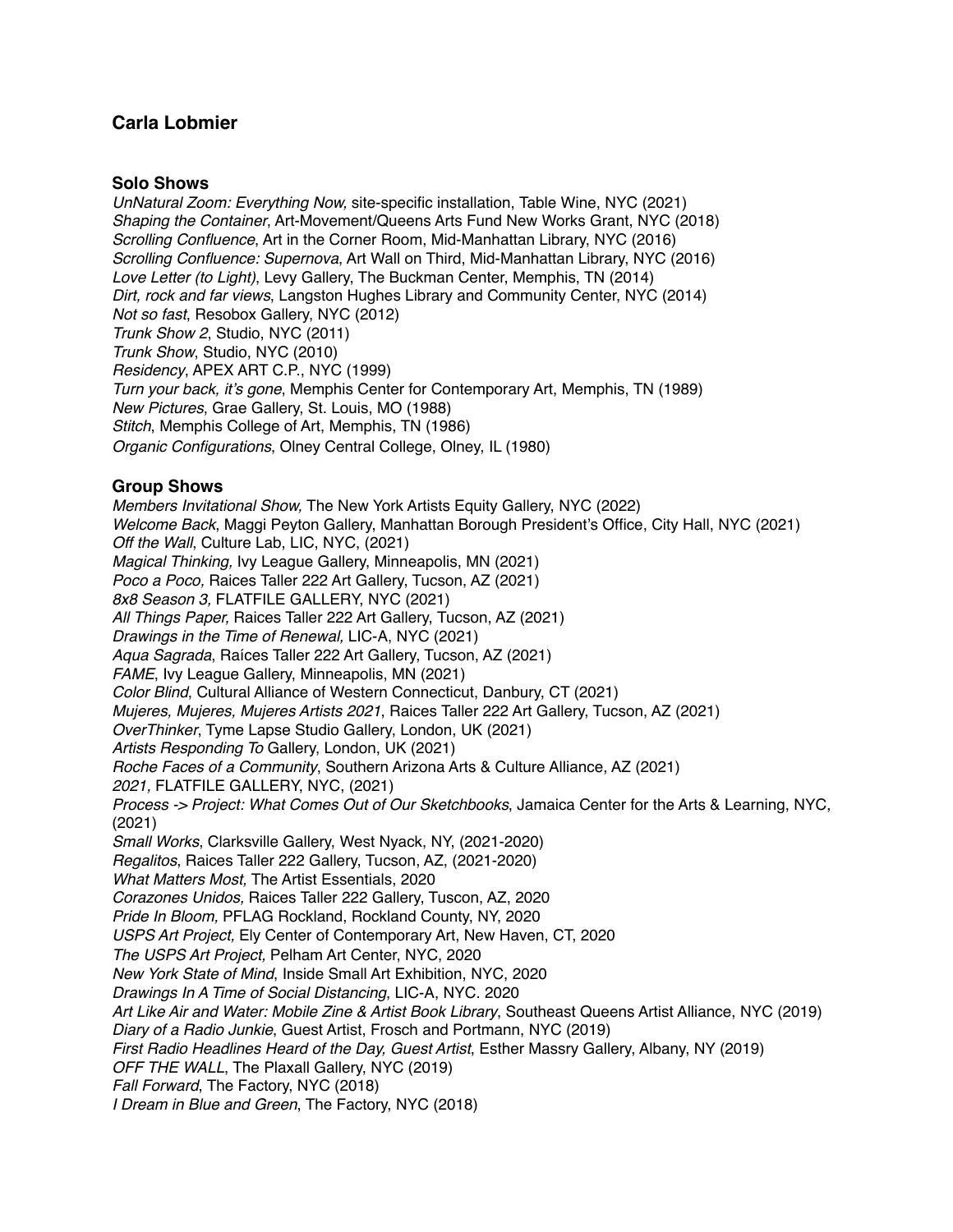*Resistance,* Jersey City Theater Center, Jersey City, NJ (2018) *Disillusionment – Perspectives Beyond*, Taller Boricua Gallery, NYC (2018) *Queens Art Intervention: Dwelling*, commissioned intervention/piece, Queens Museum, NYC (2017-18) *Fall Salon Show 2017*, The Plaxall Gallery, NYC (2017) *The Art of the Garden*, The Lazarus Gallery, New Rochelle, NY (2017) *Pop-Up*, Queens Arts Council, NYC (2017) *I catch the pattern*, Langston Hughes Library and Community Center, NYC (2015) *I catch the pattern*, LIC ARTS OPEN 5, NYC (2015) *Summer Show*, Guild Hall, East Hampton, NY (2015) *Winter*, Hamptons Art Hub, East Hampton, NY (2015) *Local Color*, Jamaica Center for the Arts & Learning, NYC (2014) *Roots/Drawing Connections*, MSKCC In-Fusion Center, NYC, 12-month loan (2013) *Bridging the Gap*, LaGuardia Community College, NYC (2013) *Bridging the Gap*, Flushing Town Hall, NYC (2013) *Virtual Delight*, Melissa Wolf Fine Arts, NYC (2013) *SQUARE*, Space Womb Gallery, NYC (2013) *Natural Elements*, Memorial Sloan-Kettering, NYC, 18-month loan (2013-14) *BIG QUEENS DRAWING SHOW,* Jamaica Center for the Arts & Learning, NYC (2012) *Backlash,* Soho *20* Chelsea Gallery, NYC (2012) *Bloom Time*, Space Realty Group, NYC (2012) *Women in Art/Film 2012*, Queens Museum of Art, NYC (2012) *Words Become Air*, Space Realty Group, NYC (2012) *A Sense of Place*, Space Realty Group, NYC (2011) *ARTSPoetica*, A-Lab Forum, Crossing Gallery, NYC (2011) *Square Exhibition*, Space Womb Gallery, NYC (2010) *BABEL*, Space 37, NYC (2010) *Oncology on Canvas International*, Union Station, Washington D.C. (2010) *Oncology on Canvas International*, Altman Building, NYC (2009) (2008) *The Tax Form Project*, Cynthia Braun Gallery, NYC (2009) *The Impermanent Collection*, The 'temporary Museum of Painting, NYC (2005) *Stu-di-ous*, Upstairs at Dish, NYC (2004) *Cambridge Art Association National*, Cambridge, MA (2002) *RED*, Gallery 118, NYC (2002) *YELLOW*, Gallery 118, NYC (2002) *BLUE*, Gallery 118, NYC (2002) *Artist at Work*, The New Century Artists Gallery, NYC (2001) *A Shared Journey*, Greater Lafayette Museum of Art, Lafayette, IN (2001) *13th Biennial Drawing/Watercolor: Illinois*, Tarble Arts Center, Eastern Illinois University, Charleston, IL (2001) *WinterThaw National*, Gallery 510, Decatur, IL (2000) *45th Annual* Paris Juried, Paris Bicentennial Art Museum, Paris, IL (1999) *55th Annual*, Sheldon Swope Museum, Terre Haute, IN (1999) *53rd Illinois State*, Capital Center, Springfield, IL (1999) *St. Charles Art and Music Festival National*, Dellora A. Norris Cultural Arts Center, Chicago (1999) *12th Biennial Drawing/Watercolor: Illinois*, Tarble Arts Center, Eastern Illinois University, Charleston, IL (1998) *PAINT SEEN*, Dellora A. Norris Cultural Arts Center, Chicago (1998) *Yeiser 98*, Yeiser Art Center, Paducah, KY (1998) *Art for Sale*, Fort Wayne Museum of Art, Fort Wayne, IN (1998) *Fine Line Nationa*l, Dellora A. Norris Cultural Arts Center, Chicago (1998) *art & soul*, ART St. LOUIS, St. Louis, MO (1998) *Paint Illinois*, Paris Bicentennial Art Museum, Paris, IL (1998) *Gesture as Value*, NYC (1998) *Gesture as Value*, Bordesholm, Germany (1998)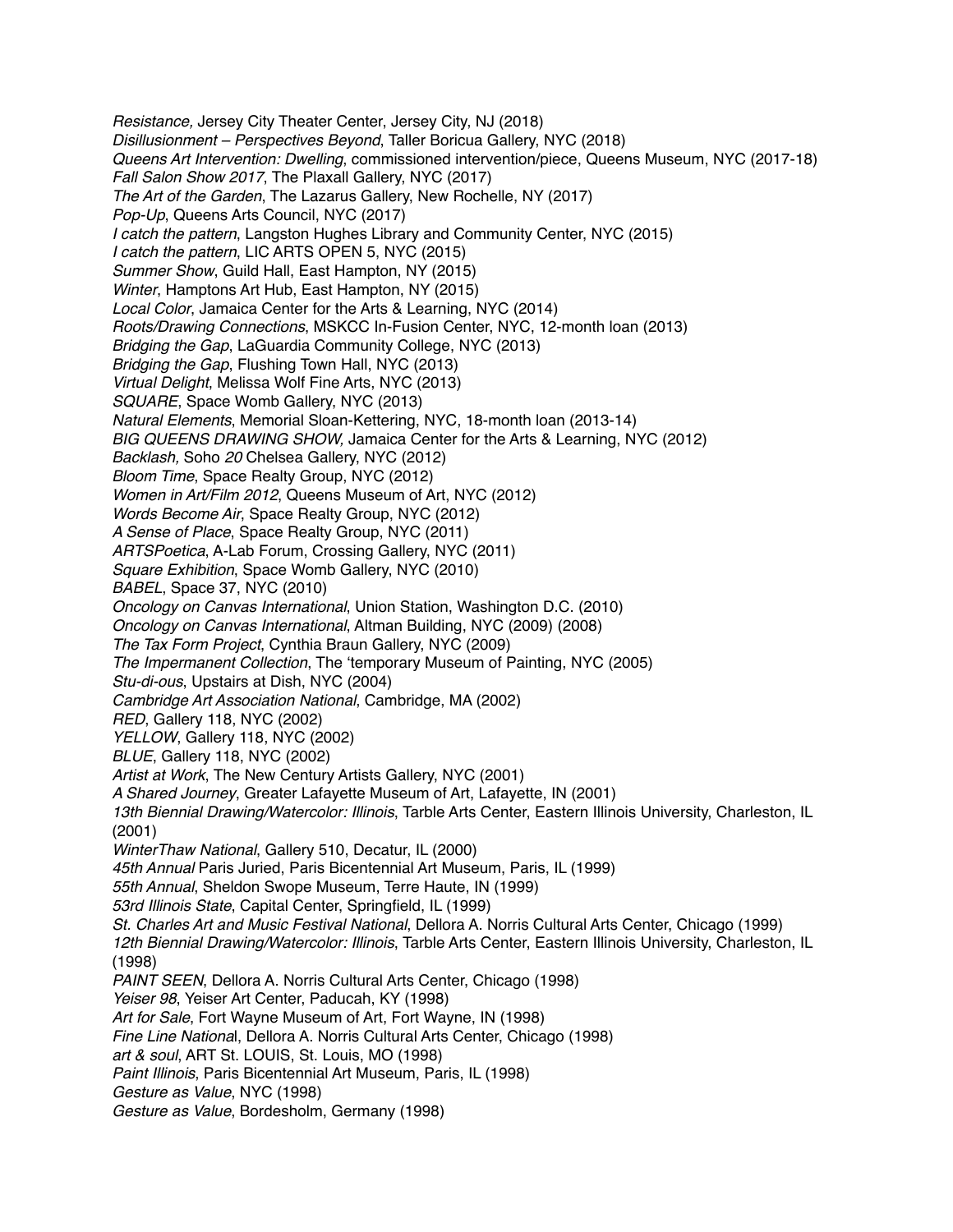*Summer*, Steinbocks Gallery, Chicago (1998) *Paint Illinois*, Paris Bicentennial Art Museum, Paris, IL (1997) *St. Charles Art and Music Festival National*, Dellora A. Norris Cultural Arts Center, Chicago (1997) *Rhythm and Rhyme*, GALLERY TEN, Chicago (1997) *Paducah '97 National*, Yeiser Arts Center, Paducah, KY (1997) *43rd Annual Paris Juried*, Paris Bicentennial Art Museum, Paris, IL (1997) *53rd Annual*, Sheldon Swope Museum, Terre Haute, IN (1997) *Gesture as Value*, Franziska Pia Gallery, Bern Switzerland (1997) *Harper National Print and Drawing*, William Rainey Harper College, Chicago (1996)

### **Education**

MFA, Painting & Drawing, University of Illinois, Champaign-Urbana, IL BFA, Painting & Art History, Eastern Illinois University, Charleston, IL

### **Distinctions**

City Artist Corps Grant (2021) ART\_LOVE magazine, London, UK, painting feature (2021) Epicenter NYC, Featured Artist Profile (2021) DeLuge Journal, Winter 2020 Issue Artist Feature (2020) The Artist Essentials Artist Profile (2020) JH Art Talks lecture series, NYC (2019) Queens Arts Fund New Works Grant (2018) *Grace in Dwelling*, published by Ragged Sky Press (2017) *Grace in Dwelling*, commissioned intervention/piece, QAI Artist 2017 (2017) Zutphen, Holland Invitational Private Studio residency (2011) Councilman Daniel Dromm's Legislative Office Collection, NYC (2011) APEX ART C.P. Studio Program, New York, NY. Nominated for & awarded a 7-month residency (1999) Eastern Illinois University Tarble Arts Center Collection, IL (1998) Whirlpool Corporation Collection, CO (1998) Sheldon Swope Museum Collection, IN (1996) William Rainey Harper College Collection, IL (1996)

## **Related/Teaching Experience**

Teaching Artist, Studio in a School, New York, NY Created and taught painting, watercolor, drawing, sculpture, collage, and printmaking units for grades Pre- Kindergarten through sixth designed to link with classroom curriculums. This included designing and teaching faculty development workshops and preparing exhibitions. While I worked the long-term program for thirteen years as well as additional shortterm residencies and special programs, I moved to short-term residencies in 2013. (2000-2014)

Teaching Artist, Jamaica Center for Arts & Learning, Jamaica, NY Created and taught drawing, painting, collage, and sculpture units to sixth through ninth graders for the 21st Century Challenge Program designed to link with academic subjects. These were short- term residencies. (2010-2013)

Artist, Sunday Sketch for The Frick Collection, New York, NY. Taught direct observation drawing from the collection. (2010)

Artist in Residence, Columbia University Family Annex, New York, NY Designed and taught art curriculum incorporating a Reggio Emilia Atelier environment with media based art. Designed and taught faculty development workshops. (2005-2008)

Art Instructor, After-School Art Program, Manhattan Youth Recreation and Resources, P.S.234M, New York, NY. Designed and taught art curriculum for grades Kindergarten through fifth grade. (2003-2005)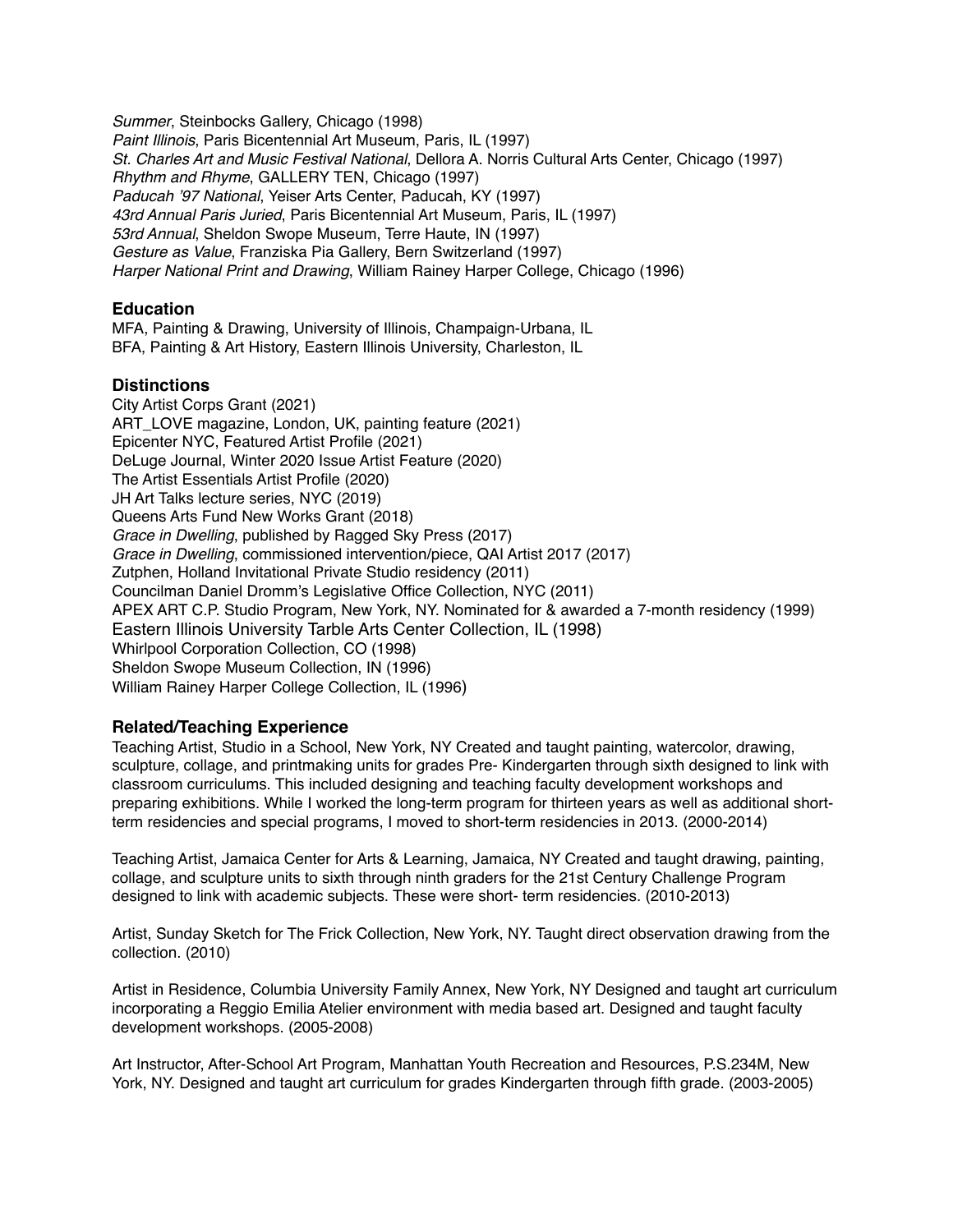Assistant for the Conservator of Textiles for the Cooper-Hewitt National Design Museum, Smithsonian Institution, New York, NY Created press mounts for textiles, as well as installed textiles for the exhibition, The Opulent Eye of Alexander Girard. (2000)

Studio Instructor for private lessons for lower and middle school-aged children Developed and taught lessons in direct observational drawing, painting, watercolor, collage, mixed media and introduction to three-dimensional studies. Prepared exhibitions. (1993-2000)

Teaching Artist, Jasper County Community Unit # One Pre-Kindergarten, Newton, IL Developed and taught all art curriculum for Pre-Kindergarten classes, as well as assisted lead teacher with language and writing development. (1993-1999)

Drawing Instructor, University of Memphis, Memphis, TN Designed and taught courses in Introductory Drawing, Figure Structure: Drawing and Anatomy and Advanced Drawing and Composition. Prepared exhibitions. (1989-1990)

Assistant Director of Admission, Memphis College of Art, Memphis, TN National recruitment and scholarship portfolio review for Bachelor of Fine Arts and Master of Fine Arts programs. (1986- 1989) Teaching Assistant, University of Illinois Art and Design Department, Urbana- Champaign, IL Developed curriculum and taught courses in Painting and Two- Dimensional Design. (1982- 1984)

Gallery Assistant, Paul Turner Sargent Gallery, Eastern Illinois University, Charleston, IL Installed exhibitions as well as worked as a visitor services associate. (1980-1981)

#### **Special Projects**

The Cloisters, Metropolitan Museum of Art, New York, NY NYC Summer Academy, The School of The New York Times, Developed and lead tours of the Collection for high school students participating in this program (2017)

DOE Blueprint Training Workshops for New York City art teachers for implementation of the Blueprint for the Visual Arts in all public NYC art classrooms. Areas of expertise include Second, Fifth, Eighth and Twelfth-grade Benchmarks for Painting, Drawing, Printmaking, Collage and Sculpture. I taught introduction to the blueprint workshops and subsequent professional development after the blueprint was integrated into citywide visual art instruction (2003-2012)

Family Art Workshop, Queens Media Arts Development, BABEL at Space 37, Jackson Heights, NY Designed and taught parent/child collage class corresponding with the exhibition BABEL. (2010)

The Asia Society and Museum, New York, NY Designed large -scale wood screen with second grade children from their response to an Islamic Calligraphy show at Asia Society. Our work was exhibited at the museum and returned to P.S.99Q (Studio in a School) for permanent installation. (2009)

MetLife Foundation School Art Program for permanent art installations. Designed and directed fabrication of permanent art installation at P.S.99Q (Studio in a School). Taught fourth grade students Japanese watercolor techniques to produce collaborative, large- scale double diptych. (2008)

The Asia Society and Museum, New York, NY Designed and directed a mixed media large- scale painting with third grade students from their response to a contemporary Vietnamese artist exhibiting at Asia Society. Our work was installed at Asia Society for three months followed by exhibition at P.S.99Q (Studio in a School. (2006)